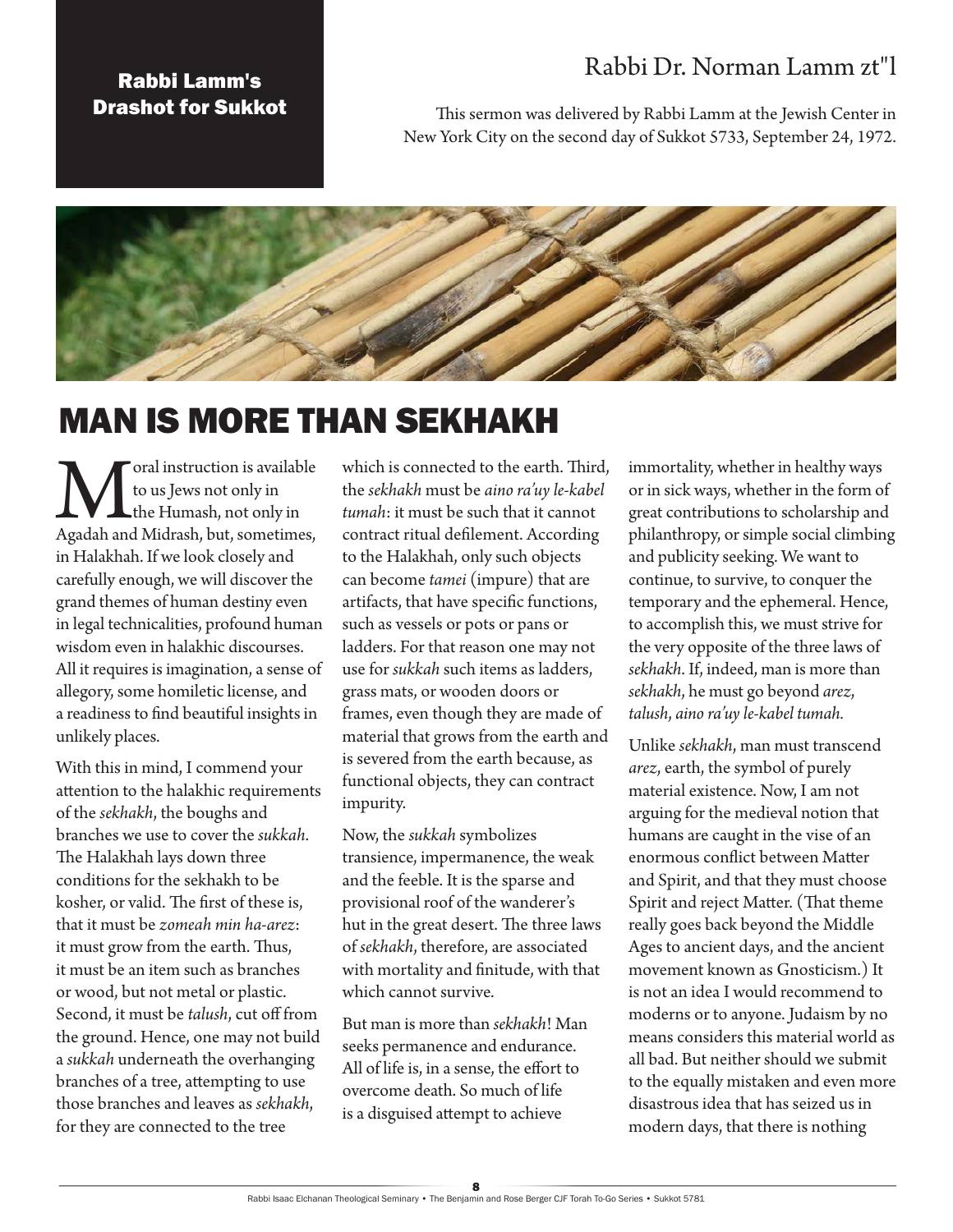more to life and existence than this material world. This is a stifling and stultifying idea. It is based upon an immature skepticism that distorts the meaning of science when it insists in its name that only that is real which can be proved experimentally. We have been brainwashed with the theory that man is nothing more than an aggregate of molecules. For our contemporary materialism has indoctrinated us with a fallacious set of equations: that man equals animal, and animal equals machine, and machine equals chemicals, the kind that are found in the earth. Man, we are told to conclude, is exclusively a *zomeah min ha-arez*, nothing more than a product of the earth, with no additional dimensions to him.

However, if we are going to submit to this kind of scientific reductionism, we must go the whole way and ask: and what are chemicals made from?, and so on. And the answer would be: chemicals are atoms, and atoms are a form of congealed energy, and energy is, after all, simply an abstraction, a set of mathematical formulae. So, in a way, we have this terrifying pseudoscientific conclusion: man is just a set of abstractions. Or, if you will: man is nothing! Not even *sekhakh*!

A brief sermon is not a place to subject materialistic concepts to critical analyses. But it is important to note that the philosophy of man as *zomeah min ha-arez* is on the wane today. In Russia, the authorities are alarmed at the reemergence of signs of religious interest after six decades of state materialism and atheism. In the United States, where materialism is always officially disavowed, but where it is effectively the underpinning of "the American way of life," the younger generation is revolting against the endless money — mania and possessions — obsessions of their elders and their cult of affluence. In Israel, the children of Kibbutzniks who exchange their Judaism for an idealistic Marxian materialism, are now rejecting materialism and searching for something deeper and higher; they are going beyond *arez* and looking for that which points to *shamayim*, to heaven. And social thinkers and philosophers of the first rank in the Western world, have developed a new interest in a respect for transcendence, for that which lies beyond immediate sense experience, beyond this world alone.

The second requirement of *sekhakh* is that it be *talush*, severed from the ground, cut off from its origin. By the same token, if man is more than *sekhakh*, then his redeeming quality must be that he remain *mehubar*, rooted and fixed in a framework of value and meaning, in a ground of *Weltanschauung*. For man to be human, he must recognize himself as a link in an ongoing chain, he must see himself as part of the continuum of human history. He must remember the legend on certain coupons and tickets: "No good if detached!"

Change there must be — but change *in* something, *relative* to something, *out* of something. One of the failures of the counter-culture, the "now generation," is its rootlessness. It is not based on and rooted in and attached to a past or a tradition. The counter-culture considers this a virtue, it holds itself free and liberated and emancipated because of its lack of connection to the past. But in truth it is as free as a piece of straw floating in the air; or, as David said of the *rasha* (evil man) in his first Psalm, *ke-moz asher tidfenu ha-ruah*, "like

chaff driven by the wind." Its rejection of the whole of the human past and inherited culture leaves it without any cultural equilibrium, without any psychological or spiritual rootage, and therefore incapable of making a creative contribution to human development. It is merely adrift. And instability is a symptom, not an ideal.

I remember a story (that is probably apocryphal, but nonetheless contains a great deal of truth) that was told shortly after the first session of the United Nations. According to this story, the delegation from Yemen was housed in a hotel, and after they left at the end of the session, the manager of the hotel discovered that all the faucets were missing. Upon investigation he discovered that these men of the desert were fascinated by these contraptions called faucets which, when turned on, magically allow water to emerge in full force. They therefore decided to take the faucets home with them to the desert, so that they can turn them on and thereby allow water to flow freely in the very desert.

What I am trying to say is that man, to be human, must be *mehubar* to a reservoir of culture and tradition and history, lest his currents of life run dry.

This is, after all, the sum and substance of what we mean by Jewish education. Jewish education contains such elements as learning Hebrew or learning Humash or learning the Talmud, and these are very important, but they are not the most significant object of Jewish education. Our central purpose is to give growing young Jews and Jewesses the feeling of a rootage in a great Jewish past, an awareness of being *mehubar* connected to and growing out of the greatness of Jewish history, so that even if they stray from the path they